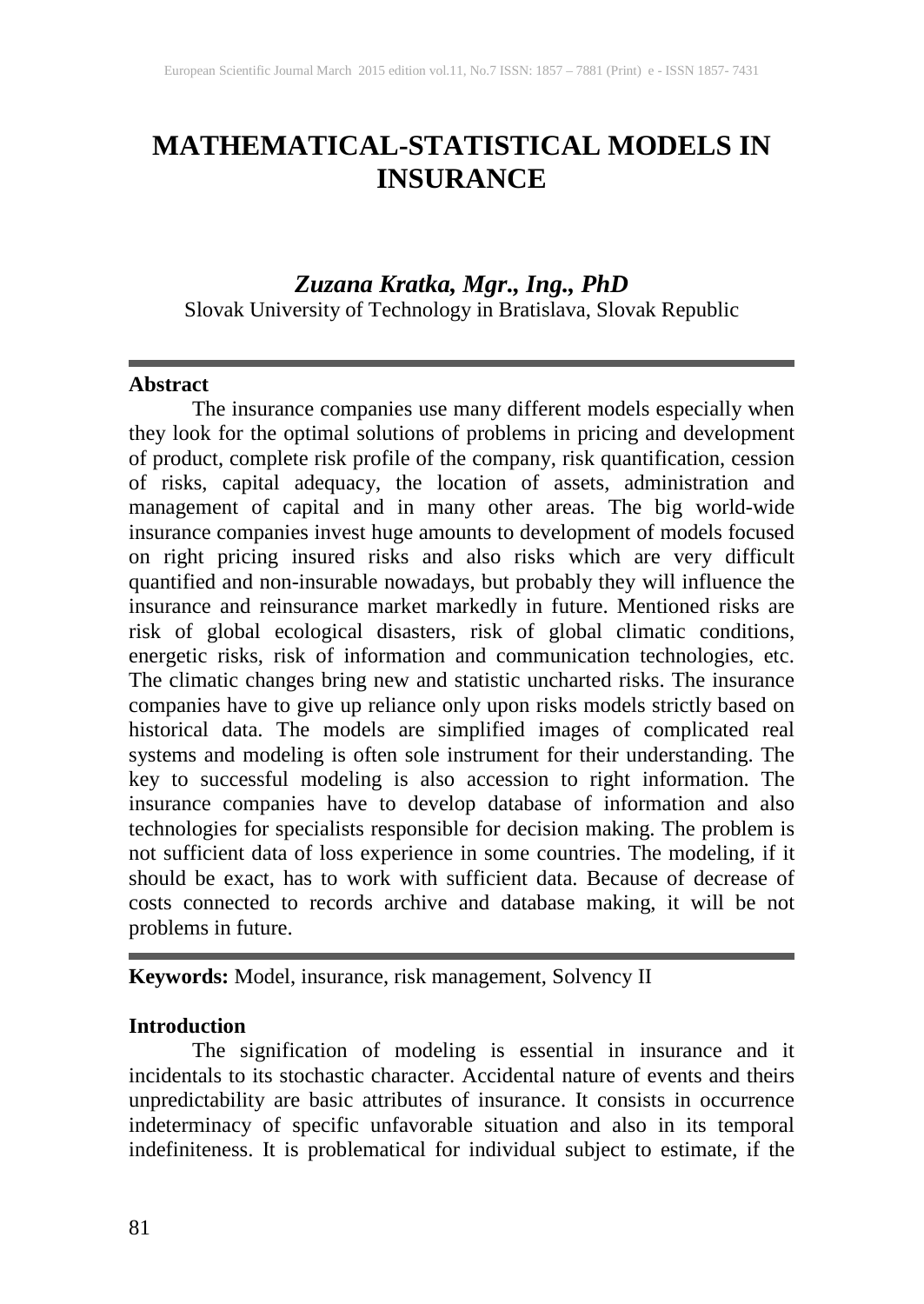appropriate risk appears and measure of loss caused by accidental event. There is possible to estimate occurrence and measure of accidental events for group of participants by statistical-mathematical models.

The insurance companies use many different models especially when they look for the optimal solutions of problems in pricing and development of product, complete risk profile of the company, risk quantification, cession of risks, capital adequacy, the location of assets, administration and management of capital and in many other areas.

The big world-wide insurance companies invest huge amounts to development of models focused on right pricing insured risks and also risks which are very difficult quantified and non-insurable nowadays, but probably they will influence the insurance and reinsurance market markedly in future. Mentioned risks are risk of global ecological disasters, risk of global climatic conditions, energetic risks, risk of information and communication technologies, etc. The climatic changes bring new and statistic uncharted risks. The insurance companies have to give up reliance only upon risks models strictly based on historical data. There is necessary to use results of academic studies and prognosis for adequate valuation future risks and mainly the insurance companies should work out their own scenarios about potential development of risk. That should not be only simply projections, but more detailed presentation of alternative futures. The responsible access by these scenarios allows analysis in advance the potential consequences of interplay of several variables by insurance companies and allows take measured and complex decisions.

The development of new technologies and informatization has significant influence on performance of insurance companies and also on making of models. This process allows increase the requests in creation of the statistical-mathematical models, but there are also increased requests in understanding of processes and results of models. The capacity and rapidity computer techniques allow construct such large models which were not considered before.

#### **The deterministic and stochastic approach to modeling**

The models are simplified images of complicated real systems and modeling is often sole instrument for their understanding. The model should retain only these aspects which are relevant during solving proper problem and other should be abandoned. This is the reason why the model can abstract from reality, but reversely, it is its main task. The quality of model is measured by its explanatory value, and not according to its abnormalities from reality. Despite of many models are built on anti realistic premises, but their application leads to excellent estimative solutions. At first the models are created as very simplified picture of reality. In case of need there is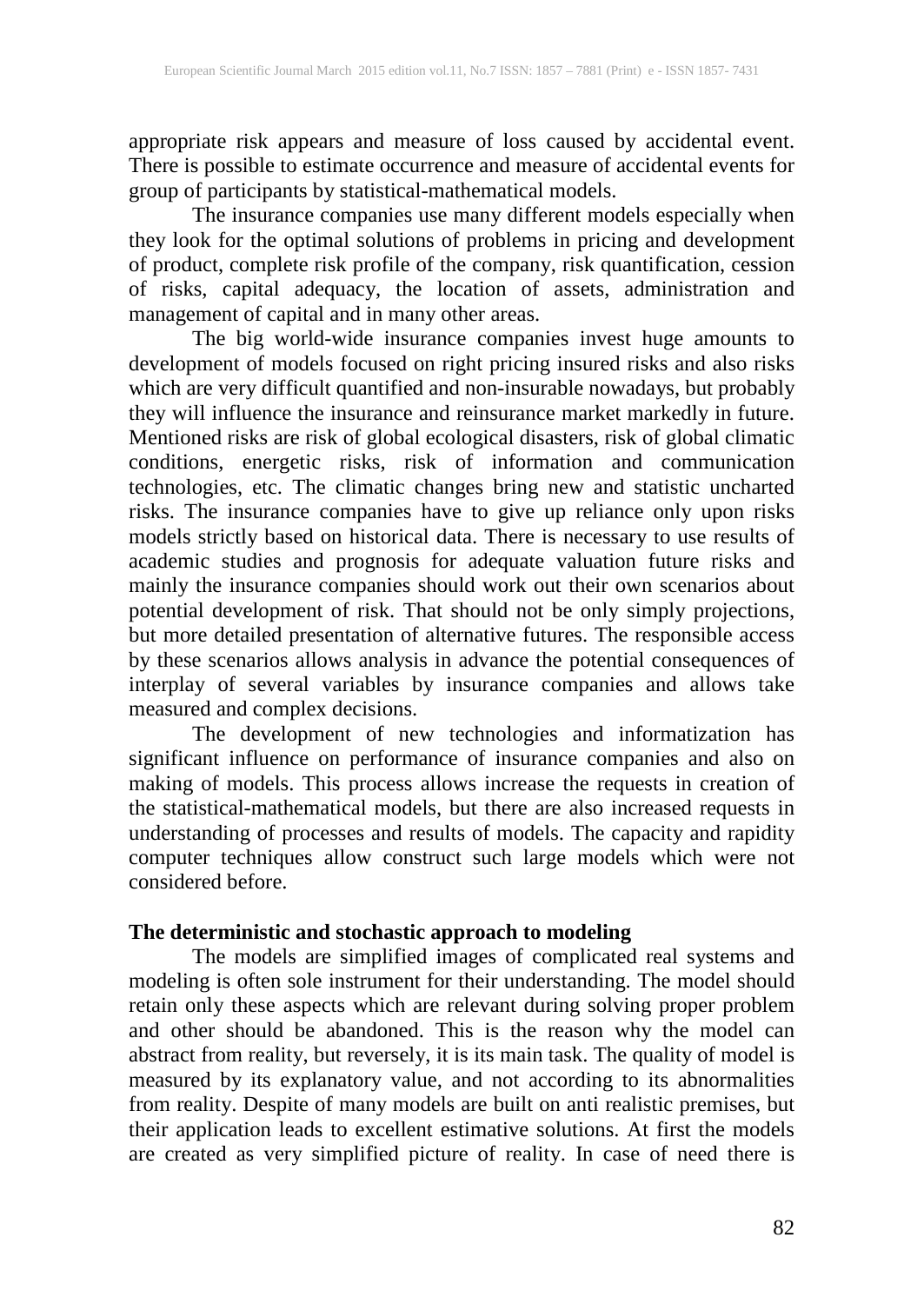possible to achieve detailed description of real system by their subtilization. This process is called the method of decrease abstraction.

In real world, in which the future is not known, the human behavior depends on expectations. The models are simplified images of reality and their main advantage is possibility to express indefiniteness of real world by random variables. The models are used to search for common and generally relevant patterns and relationships of real systems. It is meaningful and adequate reduction of reality.

Other advantages of modeling, which is often only tool for study of real system, are following:

- **Premise** of creation of any model of examined system is structuralization of system, which leads to generally knowing of system, all of its basic factors, relations and coherences. The construction of model is specific method for observation of reality, which would be very multiform for deduction of required conclusions (often numerical), whereas the model is confined on sufficient segment of reality built by properly chosen system of premises;
- The analysis of system specifies possible variants of estate of modeled system (there can be infinite amount of estates).
- The models allow the analysis of system behavior in significantly shorter time;
- It is possible to experiment and realize different operations by changes of parameters in models. The creators or users can express their different projections of reality by setting up the parameters;
- There are always the costs of model realization lower than costs of experiments with real system;
- The work with model allows avoid the real experimentation which can lead to unacceptable estate.

The modeling is process with several phases. At first is necessary to specify problem which has to be solved. The formulated model is literal and numerical picture of problem. This model is translated into mathematical model which is solved by standard procedures. The solution of mathematical model is solved by available software. Very important phase is interpretation of solutions and their verification. Then it is possible to implement the model within the analyzed real system. The single formulation of problem needs some measure of simplification in sense split it off the real system. The model has to be assembled like simplified image of real system with essential items and relations between them. There should be defined the tools for solving this problem. The real system is very complicated for model and often the formulated problem has not connections with all of areas in real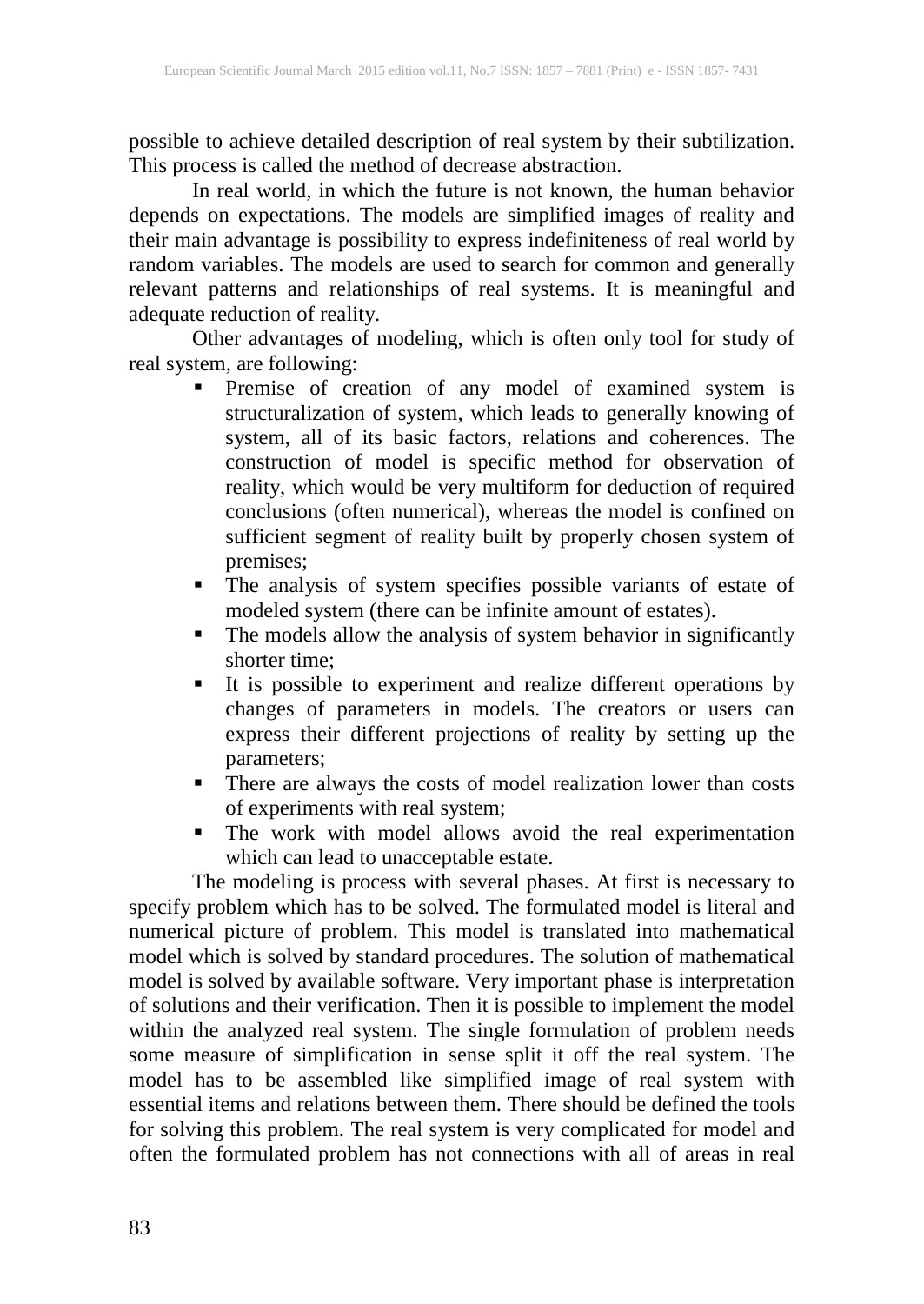system. There is very important to make right decision about the aspects which are necessary to make provision for creating of model in actual situation. The most important issue of decision making is the purpose of using the model. The included issues and excluded issues have relation on purpose of model. The model has to respect the goal of analysis. We should know the goal of real system when we are creating the model. The model has to include:

- Description of processes which are the part of real system  $-$  we understand the process as each activity of system which can influence final status,
- **Description of elements which have influence processes each** process passes with proper intensity and its realization is influenced by many elements which have to be respected,
- **•** Description of connections correlative connections and relations among processes of real system, its elements and goals.

The formulated model is literal and numerical description of problem. Before resolution of problem is necessary to transfer this problem to mathematical model which is solved by standard procedures. The mathematical model follows the formulated model in every detail, but the formulation is different. The mathematical language is clear. The specific mark of mathematical model is the abstraction of aspects which are not connected with its quantitative and space forms and relationships. The solution of mathematical model is sort of technical job. There is many of software tools nowadays, which effective solve the typical tasks of method of operation analysis. There was created software system ICFRS (Interactive Claims Reserving Forecasting System) in Australia. There are made the software for modeling of insurance claims and other software developed and used by actuarial consulting companies. The interpretation of results is important part of application of models of operational analysis. The difference from above-mentioned step, which is sort of routine issue, is difficulty in interpretation at the beginning. The interpretation is not satisfactory, the results of models are necessary to verify. The analysis of results confirms also the right formulation of model and mathematical model. When the verification of system runs correctly, there is possible to implement the model into the analyzed real system. The successful implementation should contribute toward improvement of functioning of modeled system in relation to goal defined in model.

In theory and practice are used the deterministic and stochastic models which are connected with two different approach to modeling of real systems. The deterministic approach predicts the stability when accidental variations of system can be neglected. All of future decisions flow from fundamentals of system. There are all of variables given in the deterministic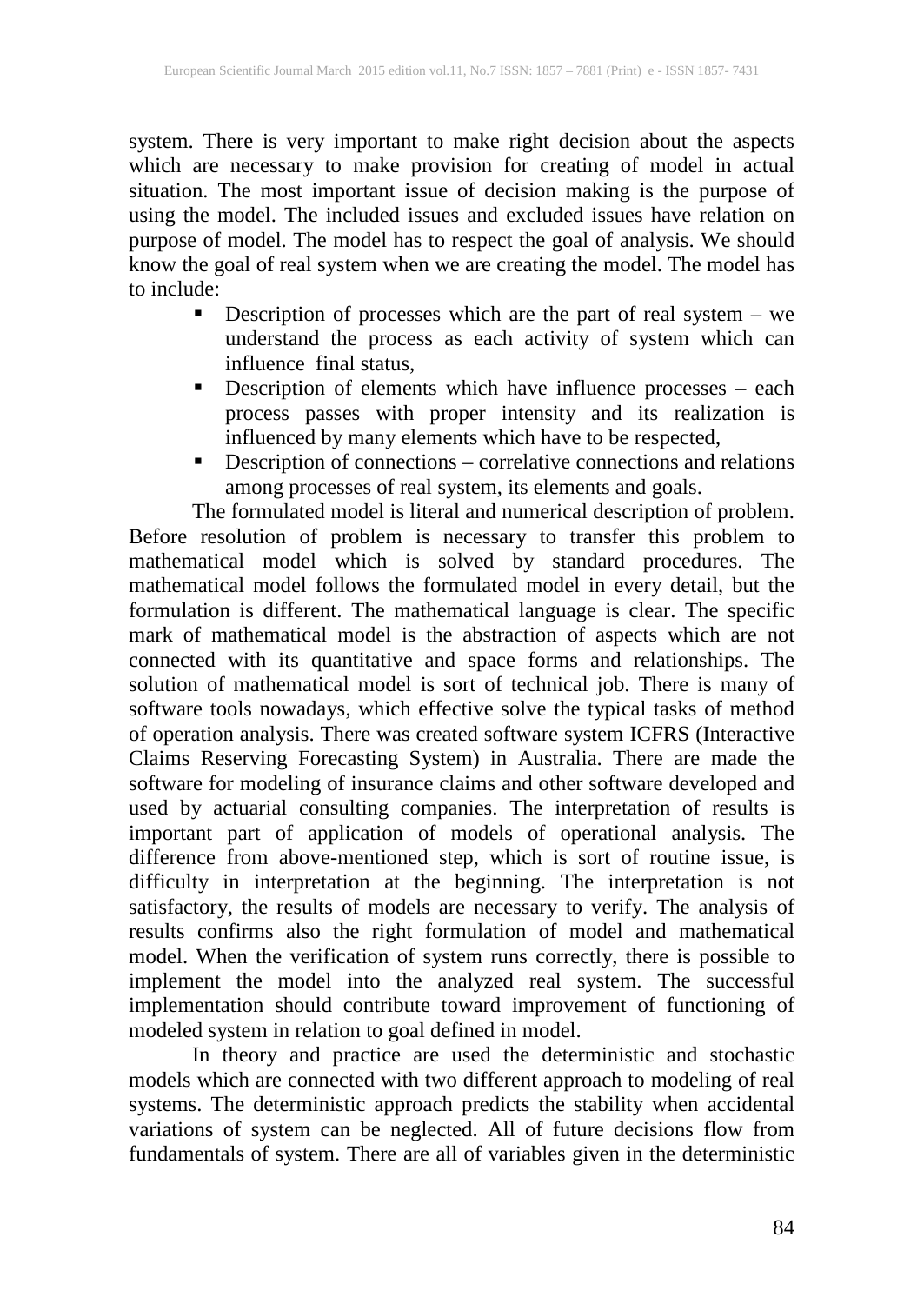model or there are easy calculated. The presence and future are interlacing only on former times. This type of modeling is useful, but it is not always adequate in connection to uncertainty of surrounding of insurance companies. The stochastic approach assumes at least one of variables has values which we not know in advance. The changes occur with certain probability. In comparison to simple deterministic models, the stochastic models present dynamic approach of modeling. The main tool is accidental processes which can be defined as set of accidental quantities depending on certain number of parameters and each of parameters is defined on set of real numbers. The procedure of accidental process is always different. There are many processes with one parameter defined on discrete or linear sets in practical applications. There is often time this parameter.

# **The modeling – important tool for risk management in insurance companies**

The mathematical-statistical models are part of risk management, make support for its processes, in spite of they are not the risk management. The models present valuable tool for management of company. The financial reports present retrospective view of financial position in specific period, but model´s approach allows consider to the management prospective possible future financial conditions of insurance company like dynamic business item. Quantitative data about the borrower's credit quality and data warehouses have allowed the creation of tools for portfolio analysis as well as active asset management (Jagric & Kracun & Jagric, 2011).

More insurance companies revaluate their present strategy for identification and quantification of risks. They are very well conscious of good system of risk management focused on early and complex identification and quantification markedly reduces possibility of malfunction and uncertainty connected with the achievement of goals in insurance companies, because it allows understand potential negative or positive consequences of factors which can have influence on it. The concept of sophisticated risk management and its modeling play more important role nowadays. The mathematical-statistical models support more the processes of risk management in all of areas. Mainly, they allow better define and quantify the level of risks or groups of risks influencing activities of insurance companies according to its individual need.

The effect of reinsurance is possible to model for both sides – for insurer and also for reinsurer, e.g. during the processing of aggregate model about performance of insurance company must be always included the structure of reinsurance program. This model can include comparison of different reinsurance programs in different categories as price, capacity and accessibility.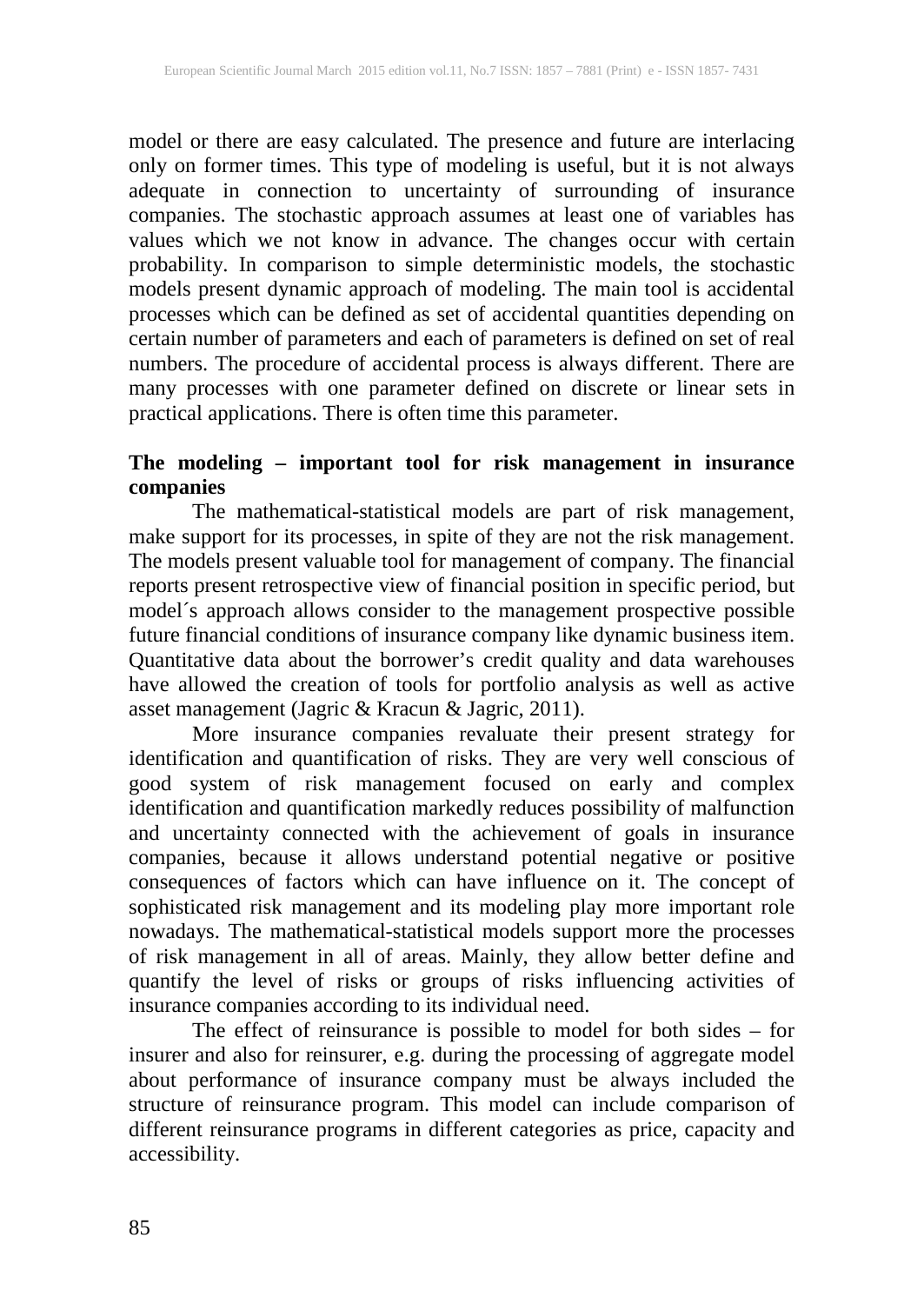The mathematical-statistical models are used in every phase of insurance activity and also in economical activities of insurance companies nowadays. There are models used in investment and also in insurance activities of insurance companies. In final phase the management has to has the ambition to see the company as on integral body. The identification and next quantification of risks have to be in progress on individual and also on consolidated basic. This complex perception of activities and connected risks allows see different interconnections and influence among modeled risks areas. The obtained outputs are as good as inputs connected with risks for each class insurance or investment. There are not unificated opinions what is more useful the simply modeling or complex modeling in practice in spite of their advantages. The advantages of simple models are lower costs of realization, bigger transparency in comparison to more complex models and lower number of mistakes. There is recommended to begin with simply model with less number of demands. There is recommended also to improve the level of models from time to time, recover the aspects which were not implemented yet by current control of existing results. On the other side there are opinions that the complex reality needs complex models from the beginning and during whole process.

#### **Internal models in the new regulation Solvency II**

The models of risks identification and quantification can create sole insurance company – they are internal models or they can rely on external models. It is in competence of management.

Internal models are developed by insurance companies or specialized software companies cooperated with insurance companies and developed the models according to needs and demands of insurance companies. In case the insurance company makes decision to developed own model, it has to enough capacities of material, human resources, technical and technological sources especially at the beginning of process. The internal models allow identify and quantify risks corresponding to risks profile of existing insurance company. The conclusions of analysis well-founded by quality internal models are used many years in insurance industry, more advanced internal models are used at last years and they are used especially in big global insurance companies which insure risks potentially caused the global disasters. The problems of internal models are data intensity, demandingness on specialists and costingness. The smaller companies are conscious of their competitive disadvantage in area of internal models and this is the reason of their cooperation, e.g. ,,data pooling or ,,data exchange that means merging and changing of information. Other trend is "data mining" that means revision of old data and aspiration of understanding not yet detected relations which is possible to use for growth of competition.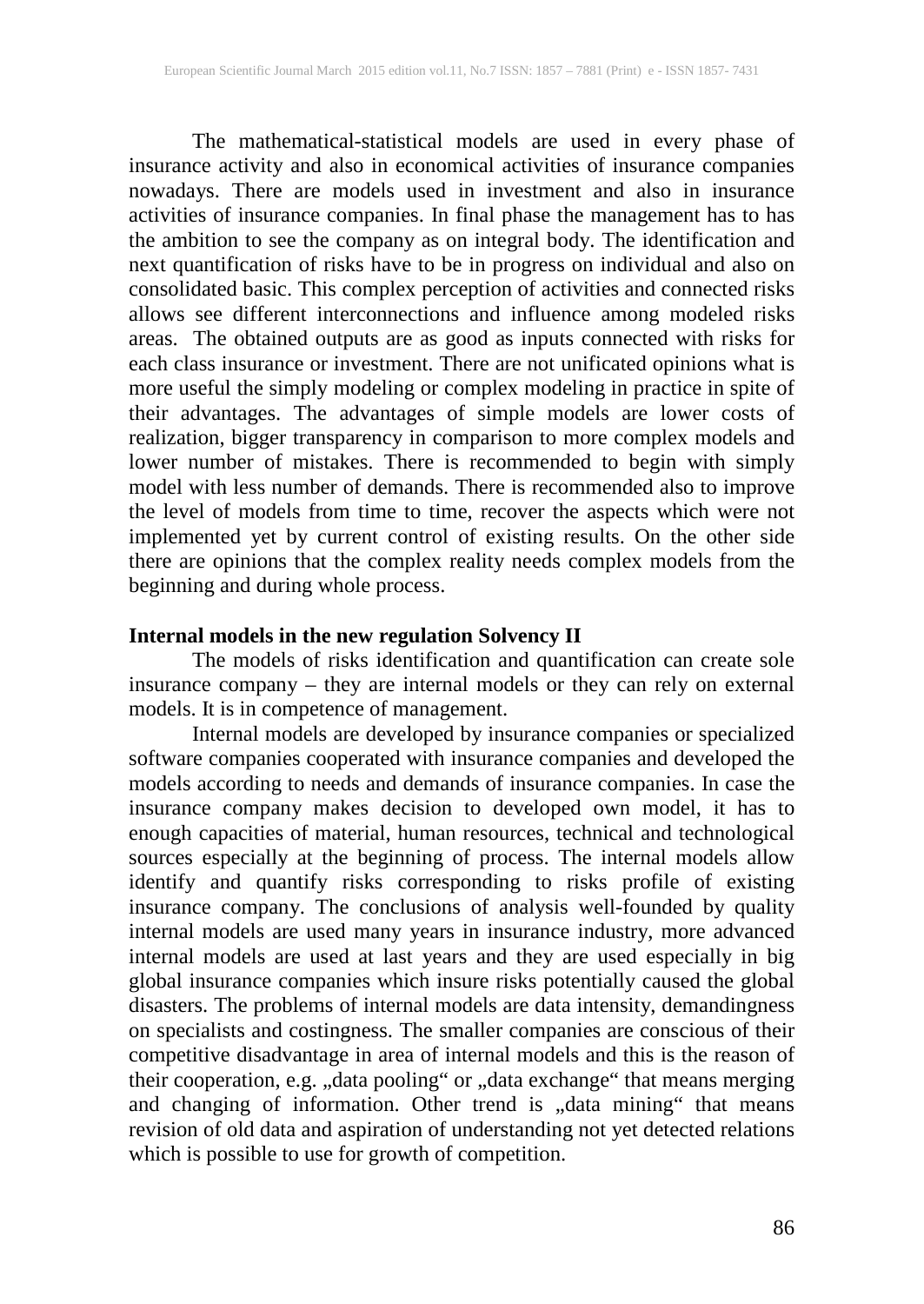The internal models allow better understanding of risks profile of the insurance company than external models. In external models are lump sum risks factors appropriate average risk rate of market, but not of the insurance company. The results of external model should not be relevant for the insurance company and can lead to wrong decisions.

The new legal regulation of the insurance market of the European Union – called Solvency II – supports internal models. Solvency II project places emphasis on the modeling and management of risks of the insurance companies. This requires further improvement in actuarial methods and their application in insurance practice (Pacáková & Šoltés & Linda, 2014). In accordance with the risk-oriented approach to the capital requirement, it should be possible, in specific circumstances, to use partial or full internal models for the calculation of that requirement rather than the standard formula. Insurance companies may use partial internal models for the calculation of one or more risk modules, or sub-modules, the capital requirement for operational risk, etc. In addition, partial modeling may be applied to the whole business of insurance companies, or only to one or more major business units.

In order to provide policy holders and beneficiaries with an equivalent level of protection, such internal models should be subject to prior supervisory approval on the basis of harmonized processes and standards. Insurance companies shall demonstrate that the internal model is widely used in and plays an important role in their system of governance and that the internal model continues to appropriately reflect the risk profile of the insurance company concerned. Insurance companies belonging to a group should be able to apply for the approval of an internal model to be used for the solvency calculation at both group and individual levels.

For insurance companies using a partial or full internal model the risk management shall cover the following additional tasks (European Parliament & Council, 2009):

- to design and implement the internal model;
- to test and validate the internal model;
- to document the internal model and any subsequent changes made to it;
- to analyze the performance of the internal model and to produce summary reports thereof;
- to inform the administrative, management or supervisory body about the performance of the internal model, suggesting areas needing improvement, and up-dating that body on the status of efforts to improve previously identified weaknesses.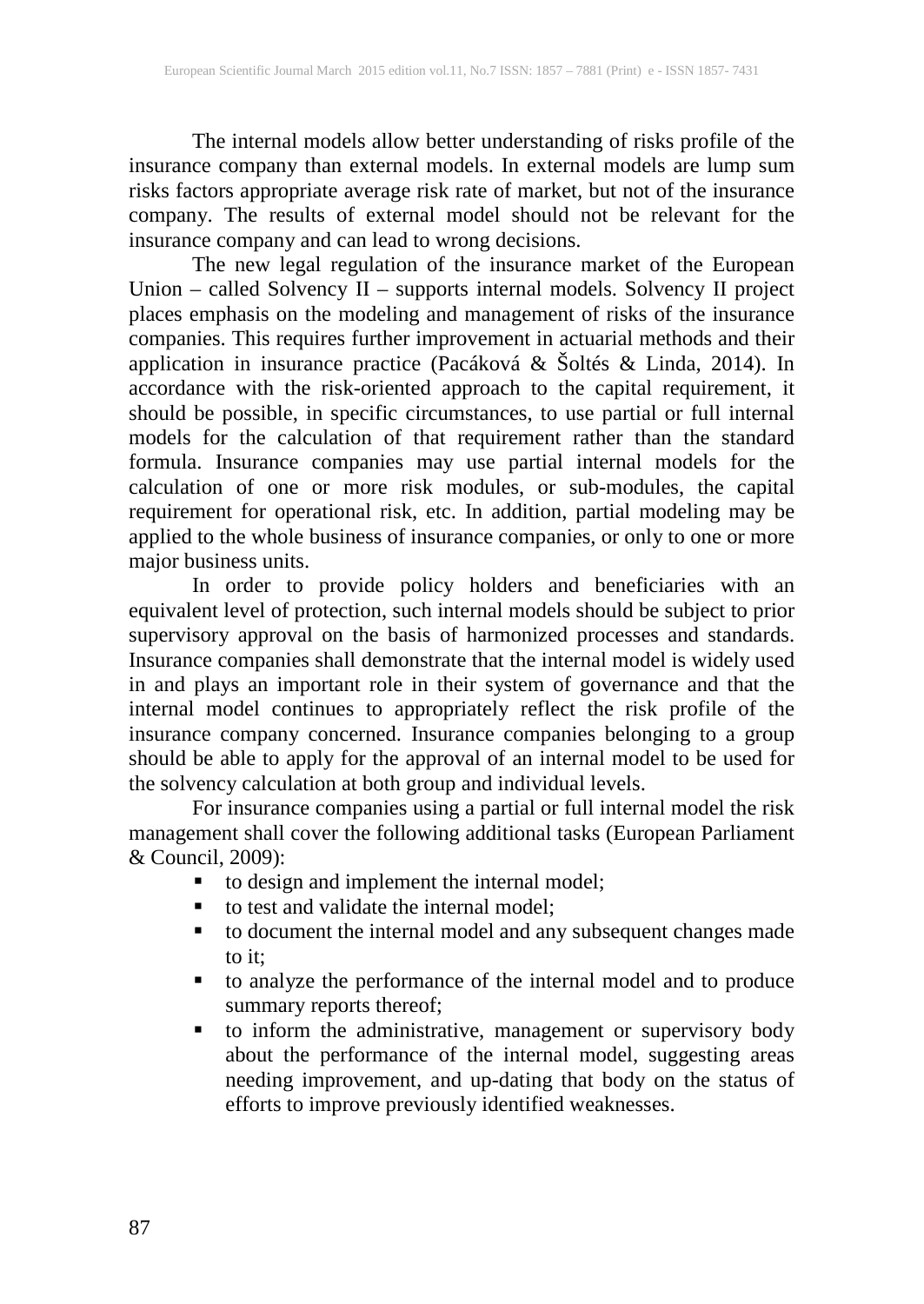The internal model, and in particular the calculation of the probability distribution forecast underlying it, shall comply with the following criteria (European Parliament & Council, 2014):

- The methods used to calculate the probability distribution forecast shall be based on adequate, applicable and relevant actuarial and statistical techniques and shall be consistent with the methods used to calculate technical provisions. The methods used to calculate the probability distribution forecast shall be based upon current and credible information and realistic assumptions. Insurance companies shall be able to justify the assumptions underlying their internal model to the supervisory authorities.
- Data used for the internal model shall be accurate, complete and appropriate. Insurance companies shall update the data sets used in the calculation of the probability distribution forecast at least annually.
- No particular method for the calculation of the probability distribution forecast shall be prescribed. Regardless of the calculation method chosen, the ability of the internal model to rank risk shall be sufficient to ensure that it is widely used in and plays an important role in the system of governance of insurance companies, in particular their risk management system and decision making processes, and capital allocation. The internal model shall cover all of the material risks to which insurance companies are exposed. Internal models shall cover at least the following risks: non-life underwriting risk, life underwriting risk, health underwriting risk, market risk, counterparty default risk.
- As regards diversification effects, insurance companies may take account in their internal model of dependencies within and across risk categories, provided that supervisory authorities are satisfied that the system used for measuring those diversification effects is adequate.
- Insurance companies may take full account of the effect of riskmitigation techniques in their internal model, as long as credit risk and other risks arising from the use of risk-mitigation techniques are properly reflected in the internal model.
- **Insurance companies shall accurately assess the particular risks** associated with financial guarantees and any contractual options in their internal model, where are material. They shall also assess the risks associated with both policy holder option s and contractual options for insurance companies. For that purpose, they shall take account of the impact that future changes in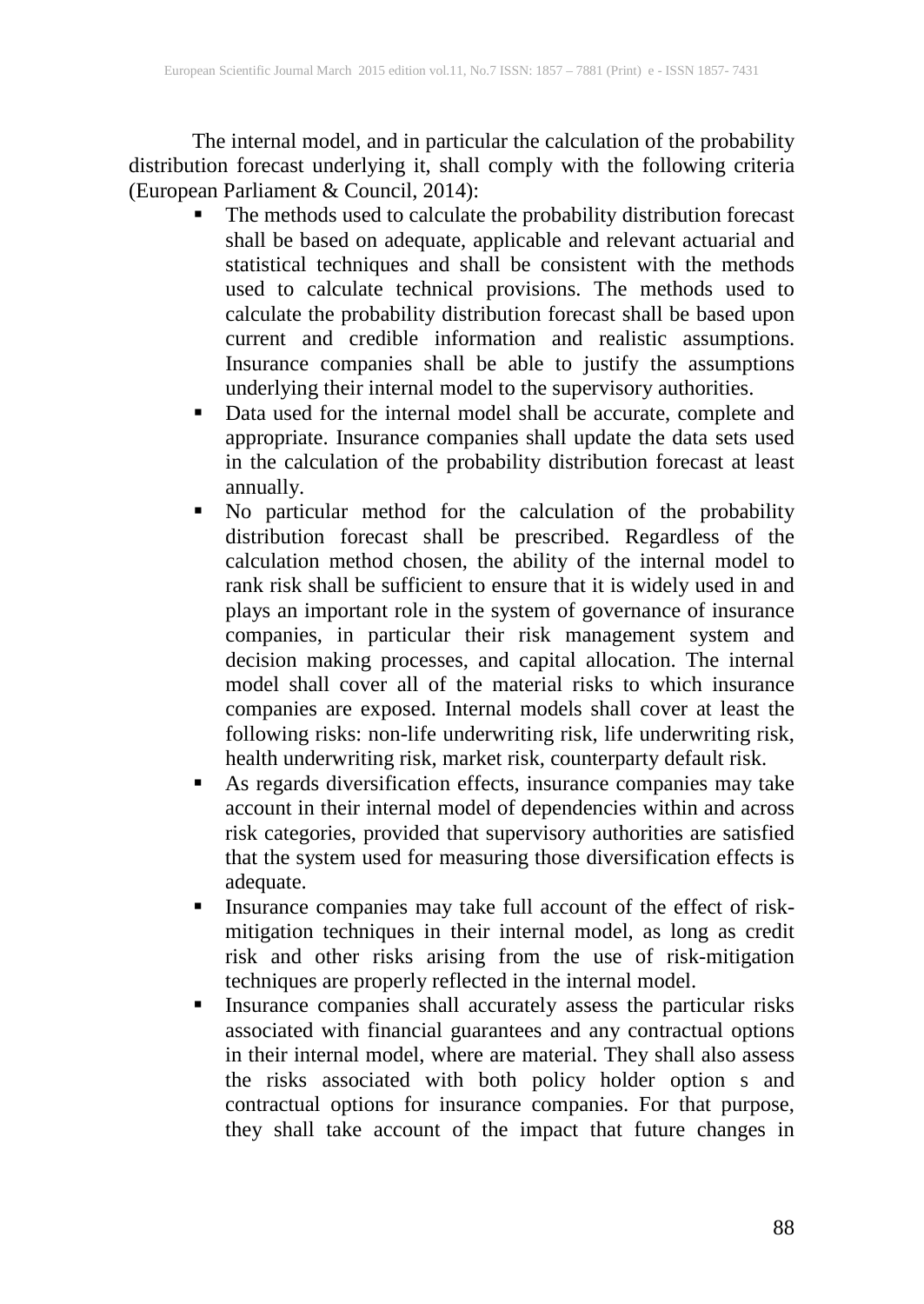financial and nonfinancial conditions may have on the exercise of those options.

- In their internal model, insurance companies may take account of future management actions that they would reasonably expect to carry out in specific circumstances.
- In their internal model, insurance companies shall take account of all payments to policy holders and beneficiaries which they expect to make, whether or not those payments are contractually guaranteed.

Supervisory authorities may require insurance companies to run their internal model on relevant benchmark portfolios and using assumptions based on external rather than internal data in order to verify the calibration of the internal model and to check that its specification is in line with generally accepted market practice.

Insurance companies shall review, at least annually, the causes and sources of profits and losses for each major business unit. They shall demonstrate how the categorization of risk chosen in the internal model explains the causes and sources of profits and losses. The categorization of risk and attribution of profits and losses shall reflect the risk profile of the insurance companies.

Insurance companies shall have a regular cycle of model validation which includes monitoring the performance of the internal model, reviewing the ongoing appropriateness of its specification, and testing its results against experience. The model validation process shall include an effective statistical process for validating the internal model which enables the insurance companies to demonstrate to their supervisory authorities that the resulting capital requirements are appropriate. The statistical methods applied shall test the appropriateness of the probability distribution forecast compared not only to loss experience but also to all material new data and information relating thereto. The model validation process shall include an analysis of the stability of the internal model and in particular the testing of the sensitivity of the results of the internal model to changes in key underlying assumptions. It shall also include an assessment of the accuracy, completeness and appropriateness of the data used by the internal model.

Insurance companies shall document the design and operational details of their internal model. The documentation shall provide a detailed outline of the theory, assumptions, and mathematical and empirical bases underlying the internal model. The documentation shall indicate any circumstances under which the internal model does not work effectively. Insurance companies shall document all major changes to their internal model. The use of a model or data obtained from a third party shall not be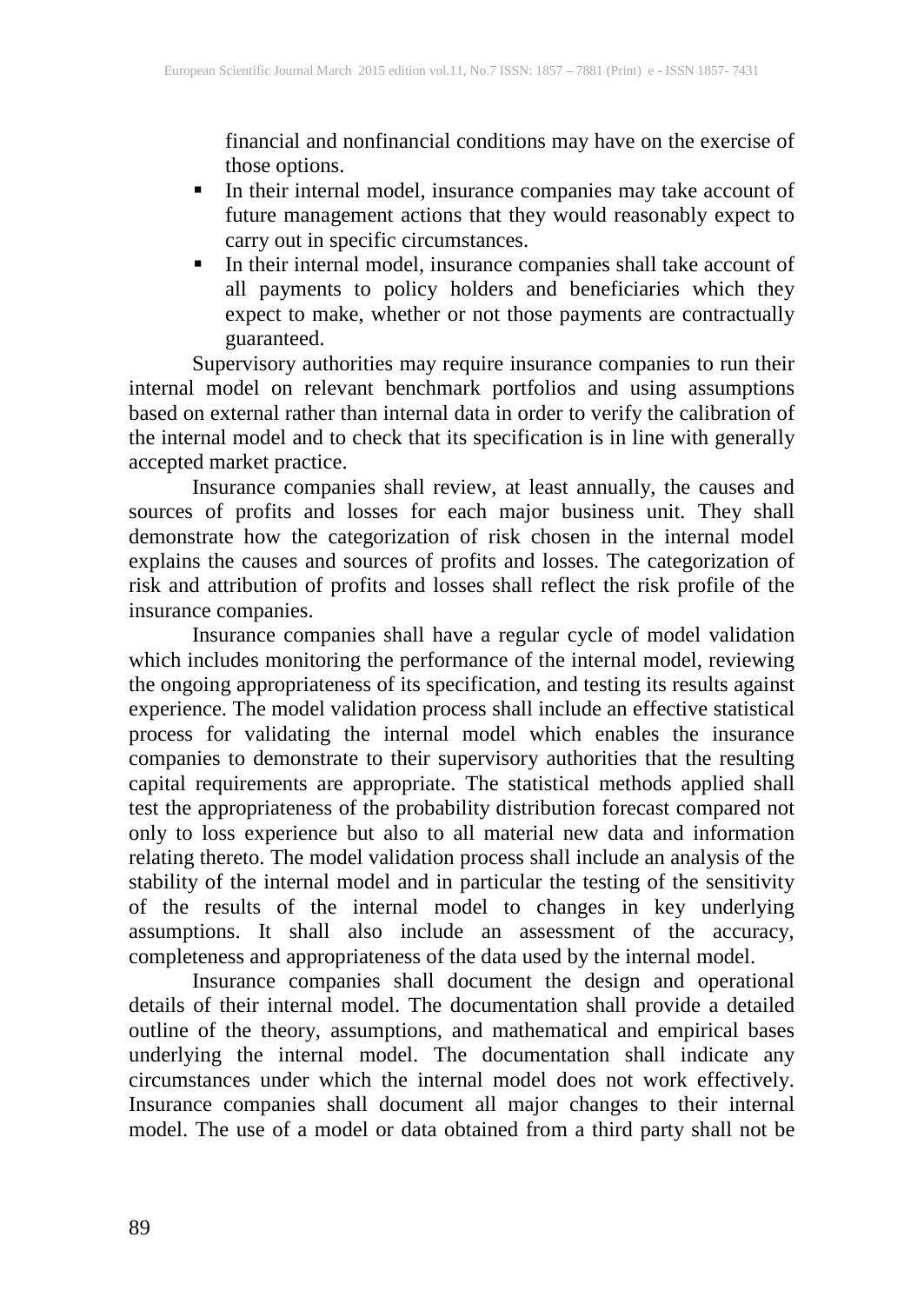considered to be a justification for exemption from any of the requirements for the internal model set out in Directive.

#### **Conclusion**

There are some negative issues which have influence on modeling, in spite of importance of modeling in insurance industry. There is problem with adequate group of authors (their qualification and expertise). It can be strong advantage, but also weakness when the creation of fine model can fall in beginning. The strong project team is as much important as IT and this is the reason why companies have to invest to education of their employees or to achieve new specialists because of intensity of calculations. Other possibility is support from external surrounding (services of consultants and actuaries who are not employees of company) or buying of external software. Relatively long time necessary to line up model to practice is also restricting factor. The modeling can help to decrease uncertainty, but managers have to take into account that building of right model can take three or four years that means the reinsurers have to include time period to the modeling.

There is necessary to remember that the key to successful modeling is also accession to right information. The insurance companies have to develop database of information and also technologies for specialists responsible for decision making. The problem is not sufficient data of loss experience in some countries. The modeling, if it should be exact, has to work with sufficient data. Because of decrease of costs connected to records archive and database making, it will be not problem in future.

Last but not least two connected problems in implementation of models are leak of consensus with top management which goes together with risk that model will not bring applicable outputs. Many factors of models rely on choice of expert (this is e.g. selection of probability of models), because to explain the positive effects of model implementation to top management (especially then they are ,,non-actuaries") can be very difficult in consequence of complicated interpretation for experts. The costs for creation and improvement of models are high, and if investments to development have to refund, management has to understand the models that they can implement results in practice. This is the reason why actuaries do not rely on method Monte Carlo. They aware that other classic stochastic simulation techniques can present many simulations and then experts reach the number which is not relevant for insurance company. The accent is put on development of techniques which allow more definite exploration of problems with detailed analysis of data.

None of models is perfect and calculation of risk will be always combination of science and personal deduction. The effusively reliance on models can caused the overloading by information and ineffective exploiting